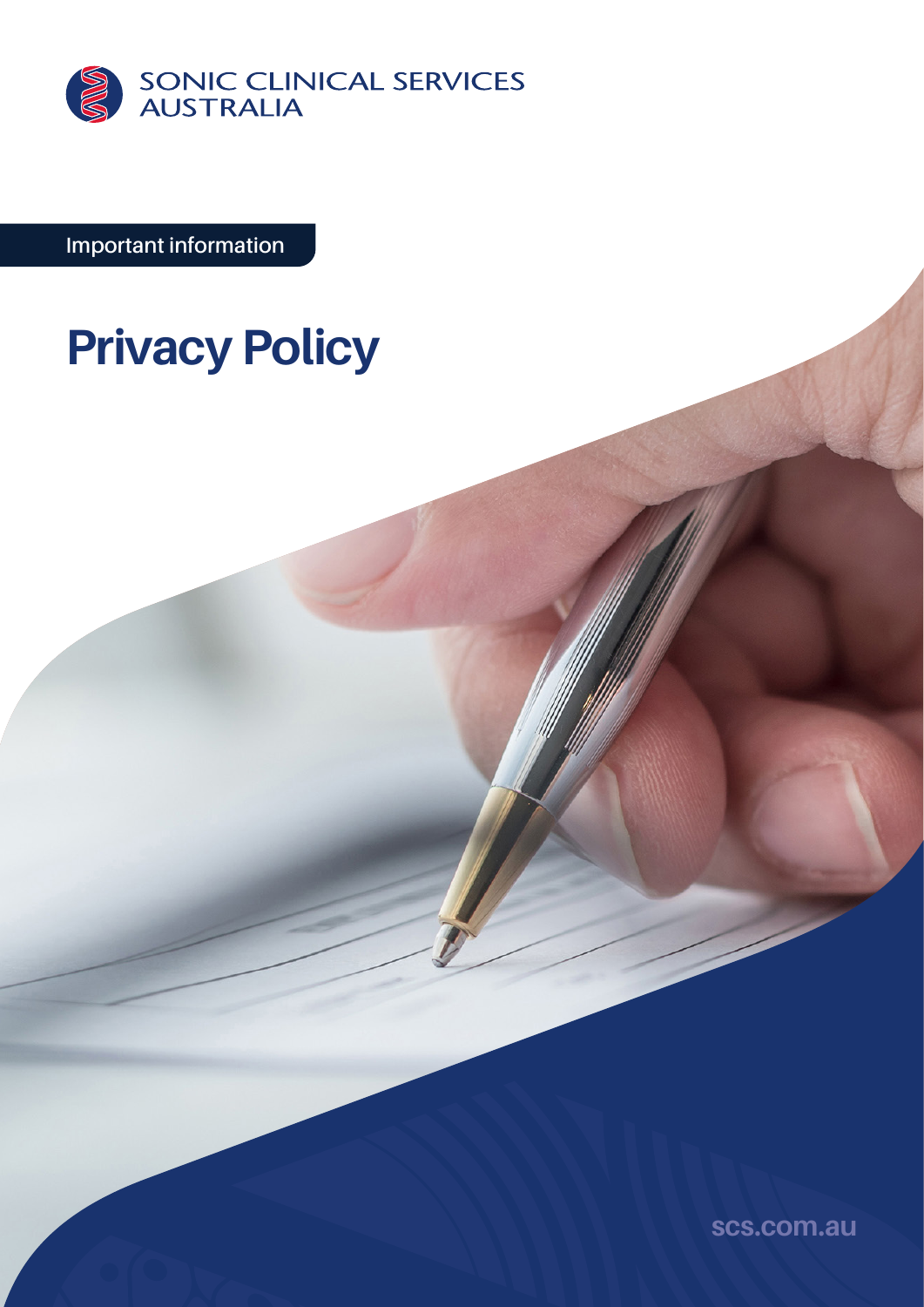## **Contents**

| <b>Purpose</b>                                                                                            | 3 |
|-----------------------------------------------------------------------------------------------------------|---|
| <b>Consent</b>                                                                                            | 3 |
| <b>Collection of personal information</b>                                                                 | 3 |
| Who does Sonic Clinical Services collect personal information about?                                      |   |
| How do we collect personal information?                                                                   |   |
| What types of information do we collect and hold?                                                         |   |
| Anonymity and pseudonymity                                                                                |   |
| How does Sonic Clinical Services use your information?                                                    | 4 |
| Use of personal information for direct marketing                                                          |   |
| Disclosure of personal information to third parties<br><b>My Health Record</b><br>Cross-border disclosure | 5 |
| <b>Website</b>                                                                                            | 5 |
| <b>Protecting your personal information</b>                                                               | 6 |
| Accuracy                                                                                                  |   |
| <b>Security</b>                                                                                           |   |
| Retention                                                                                                 |   |
| <b>Notification</b>                                                                                       |   |
| Access to, and correction of, your personal information                                                   | 6 |
| <b>Access</b>                                                                                             |   |
| Correcting your personal information                                                                      |   |
| <b>Contacting Sonic Clinical Services about privacy issues and complaints</b>                             | 7 |

**[Sonic Clinical Services Privacy Officer contact details](#page-6-0) [Office of the Australian Information Commissioner \(OAIC\)](#page-6-0)**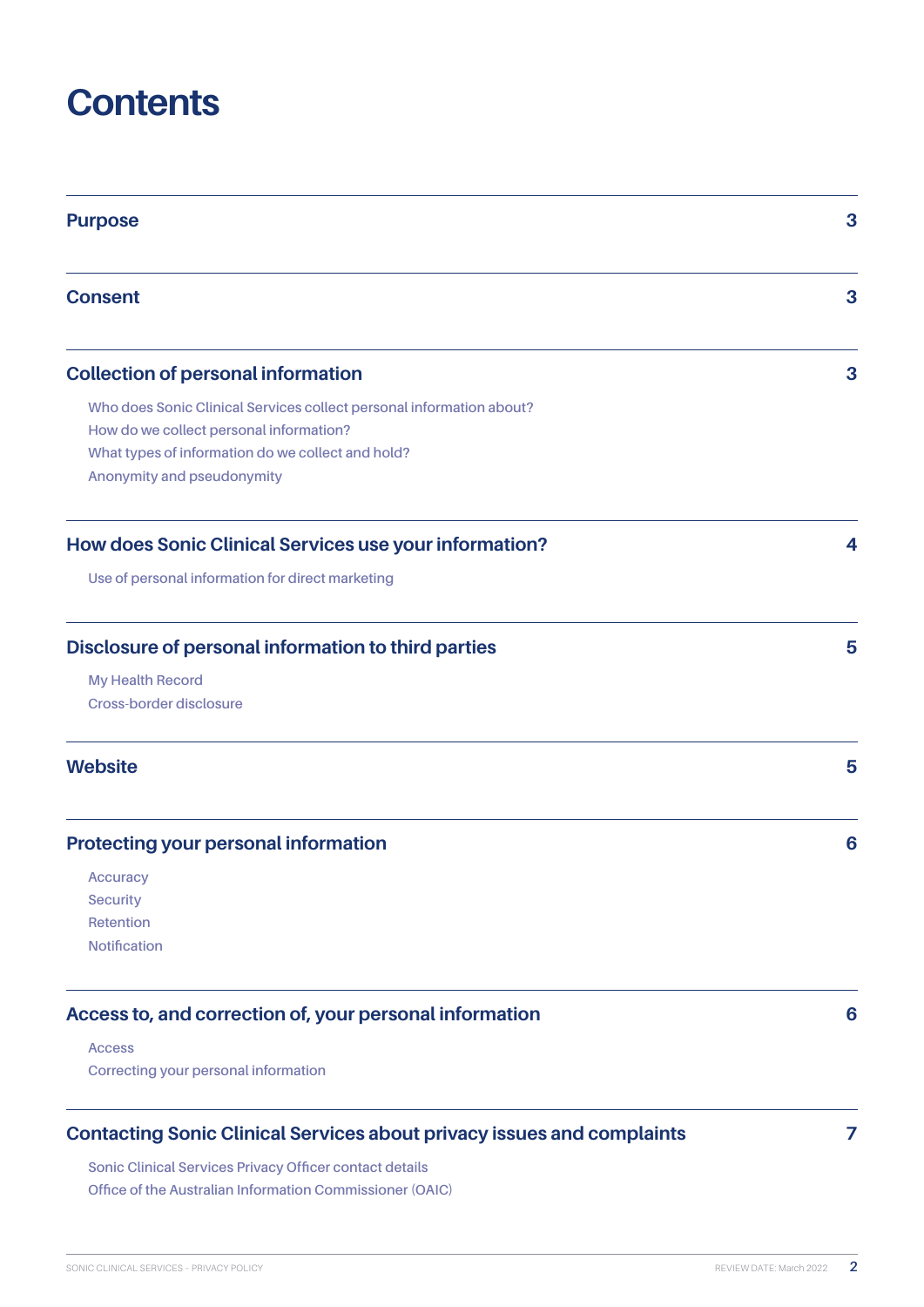## <span id="page-2-0"></span>**Purpose**

Sonic Clinical Services Pty Ltd (ABN 13 083 519 377), a division of Sonic Healthcare Limited (ABN 24 004 196 909) (**Sonic**), is committed to ensuring the privacy and confidentiality of your personal information.

The Sonic Clinical Services group includes the Australian businesses trading as IPN Medical Centres, Australian Skin Cancer Clinics, Doctor Doctor, Sonic Nurse Connect and Sonic HealthPlus.

In this document, Sonic Clinical Services Pty Ltd is variously referred to as **Sonic Clinical Services, Us** and **We**.

This Privacy Policy **(Policy)** intends to clearly describe how Sonic Clinical Services handles your personal information, including its collection, use, disclosure and security, and any personal information that we collect through our website(s).

Sonic Clinical Services complies with the Privacy Act 1988 (Cth) **(Privacy Act)**, the associated Australian Privacy Principles **(APPs)** and state or territory legislation that governs how private sector health service providers should handle your personal information, including, but not limited to, health information.

From time to time, we may amend this Policy, in whole or part, at our sole discretion.

Any changes to this Policy will be effective immediately upon posting the revised Policy on our website(s). We will deem that you have agreed to such changes if you continue to access our services following any changes. If you do not accept the terms of this Policy, as amended from time to time, in whole or part, you must not access our services, including our website(s).

## **Consent**

Sonic Clinical Services is committed to ensuring that any personal information we collect is obtained lawfully, transparently and with your consent, whenever it is practical for us to do so.

By providing personal information to us, you consent to us collecting, using and disclosing your personal information as described in this Policy.

In some circumstances, where it is not reasonable or practical for us to collect this information directly from you, **responsible persons** (for example, a spouse or partner, close family member, emergency contact or enduring medical power of attorney) may consent on your behalf.

## **Collection of personal information**

#### **Who does Sonic Clinical Services collect personal information about?**

We may collect personal information from patients, healthcare professionals, employees, contracted service providers, students, trainees, suppliers and other individuals with whom we engage in the course of our usual business operations.

You are not required to provide personal information to us. However, if the information you provide to us is incomplete or inaccurate, the services we provide to you may be affected.

#### **How do we collect personal information?**

We will usually collect your personal information directly from you or by email, telephone, written correspondence or via our website(s). Where it is not reasonable or practical for us to collect this information directly from you, we may need to collect information about you from a third party. We may also collect information from a third party where your health may be at risk, and we need your personal information to provide you with emergency medical treatment.

The third parties from whom we may collect your personal information include:

- ¡ other health service providers, including healthcare professionals, hospitals, clinics and other pathology practices if they have referred you to us or are involved in your care. (Your doctor will generally explain why they are collecting the information and where it is going.)
- ¡ your nominated responsible persons (such as a relative or carer)
- ¡ the My Health Record program operated by the Australian Commonwealth Department of Health, if you have chosen to participate
- health insurers, law enforcement or other government instrumentalities.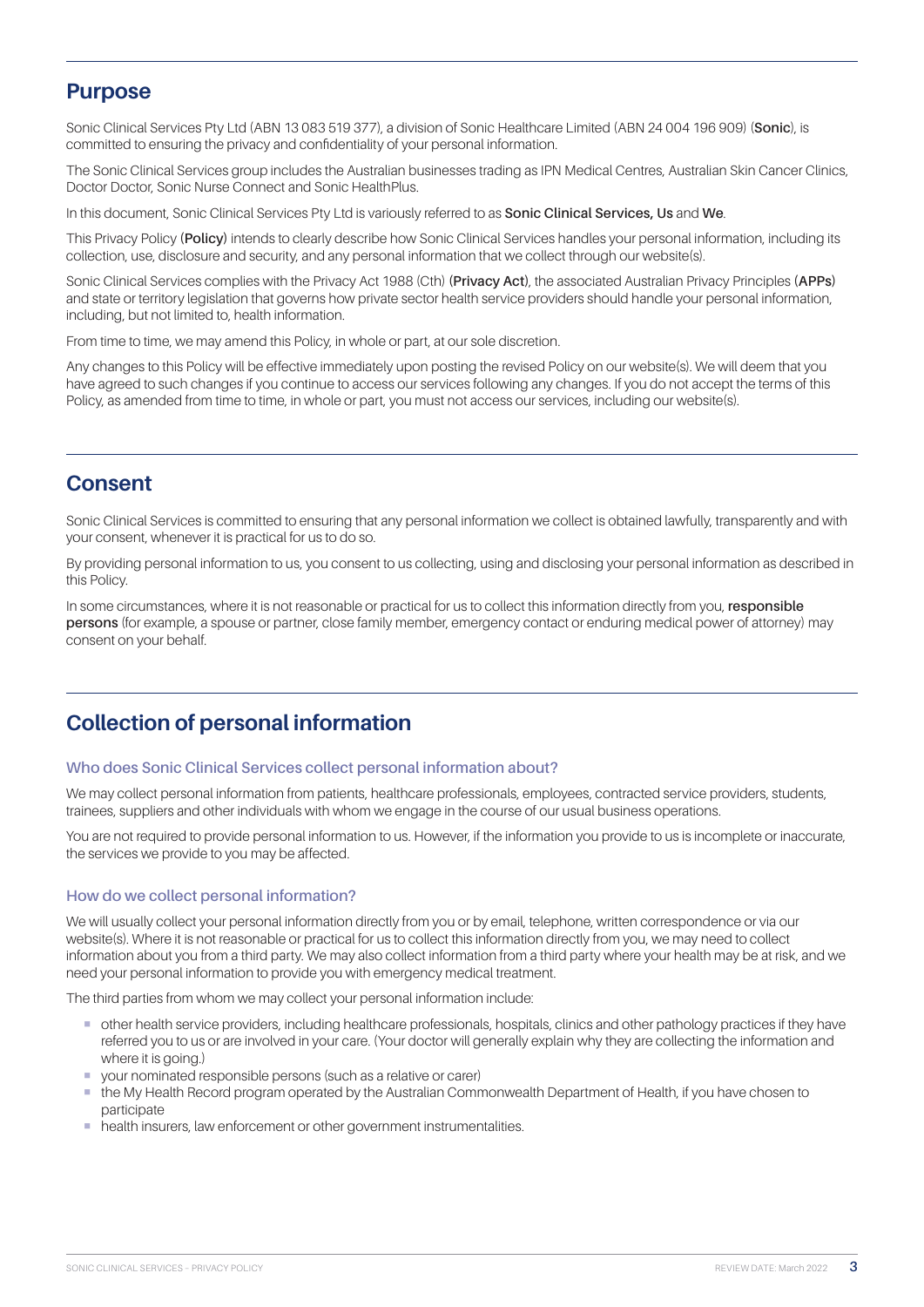## <span id="page-3-0"></span>**What types of information do we collect and hold?**

The type of personal information we collect about you depends on who you are, our relationship with you and the nature of our interaction with you.

The personal information we collect about you will include only the information that is necessary or required:

- ¡ to provide you with services (including, in the case of patients, coordinating and communicating with your healthcare providers)
- for us to engage with you in the usual course of our business
- ¡ for administrative and internal business purposes related to the services we provide to you.

The personal information we collect may include:

- ¡ your name, age, gender, date of birth, contact details
- ¡ information relating to your lifestyle and medical history relevant to providing healthcare services (such as your medications, diagnostic tests and treatments, family medical history, occupational history, genetic or biometric information and copies of correspondence to and from your healthcare providers)
- ¡ relevant government and insurance identifiers (such as your Medicare number or private health insurance details), when necessary for billing or other administrative purposes
- personal information collected in the form of clinical images and samples
- **records of our past engagement with you**
- ¡ any information relating to your employment (if you are a Sonic Clinical Services team member), including employment histories, applications, pre-employment checks, qualifications, training records and information required by laws, regulations or standards
- **•** payment details
- ¡ other information, occasionally including religion and ethnicity, that may be relevant in our dealings with you.

## **Anonymity and pseudonymity**

You may deal with us anonymously or by using a pseudonym:

- ¡ unless it is impracticable for us to do so, or unless we are required or authorised by law to only deal with identified individuals
- $\blacksquare$  on the understanding that doing so may mean that we may not be able to provide certain services to you, either at our usual standard, or at all.

## **How does Sonic Clinical Services use your information?**

We will not use or disclose your personal information for any purpose other than the primary purpose for which it was collected (or a related secondary purpose). The exceptions to this are if you have consented to another purpose, or if we are permitted/required to do so by law, which may include:

- ¡ to coordinate and/or communicate with healthcare providers involved in your care
- ¡ to procure additional healthcare services on your behalf (such as referrals to other providers or obtaining second opinions)
- ¡ to conduct activities related to quality assurance/improvement processes, accreditation, audits, risk and claims management, patient satisfaction surveys and staff education and training
- ¡ to liaise with your health fund, insurer, Medicare, Department of Veterans' Affairs, Department of Health or another payer or contractor of services
- ¡ to fulfil regulatory and public health requirements, including liaising with regulatory or health authorities, as required by law
- ¡ to send you standard reminders (for example, for appointments for follow-up care, account management), by text message, mail or email, to the number or address that you have provided to us
- ¡ to handle a complaint or respond to anticipated or existing legal actions
- ¡ to obtain feedback about our services or provide advice or information to you about products, services, treatment options and clinical trials that are relevant to you
- for billing and payments
- to engage you (as a contractor) to provide products or services to us
- to consider your application for employment with us.

In addition, we may de-identify and/or aggregate the personal information that we collect to carry out clinical research, quality assurance or analytics relating to customer service, health outcomes and other business activities.

Sonic Clinical Services may use electronic processes when using your personal information as specified above. We may link, combine or share personal information about you in various databases created by any of Sonic Clinical Services's businesses.

We will not seek your consent to use your personal information for the above purposes.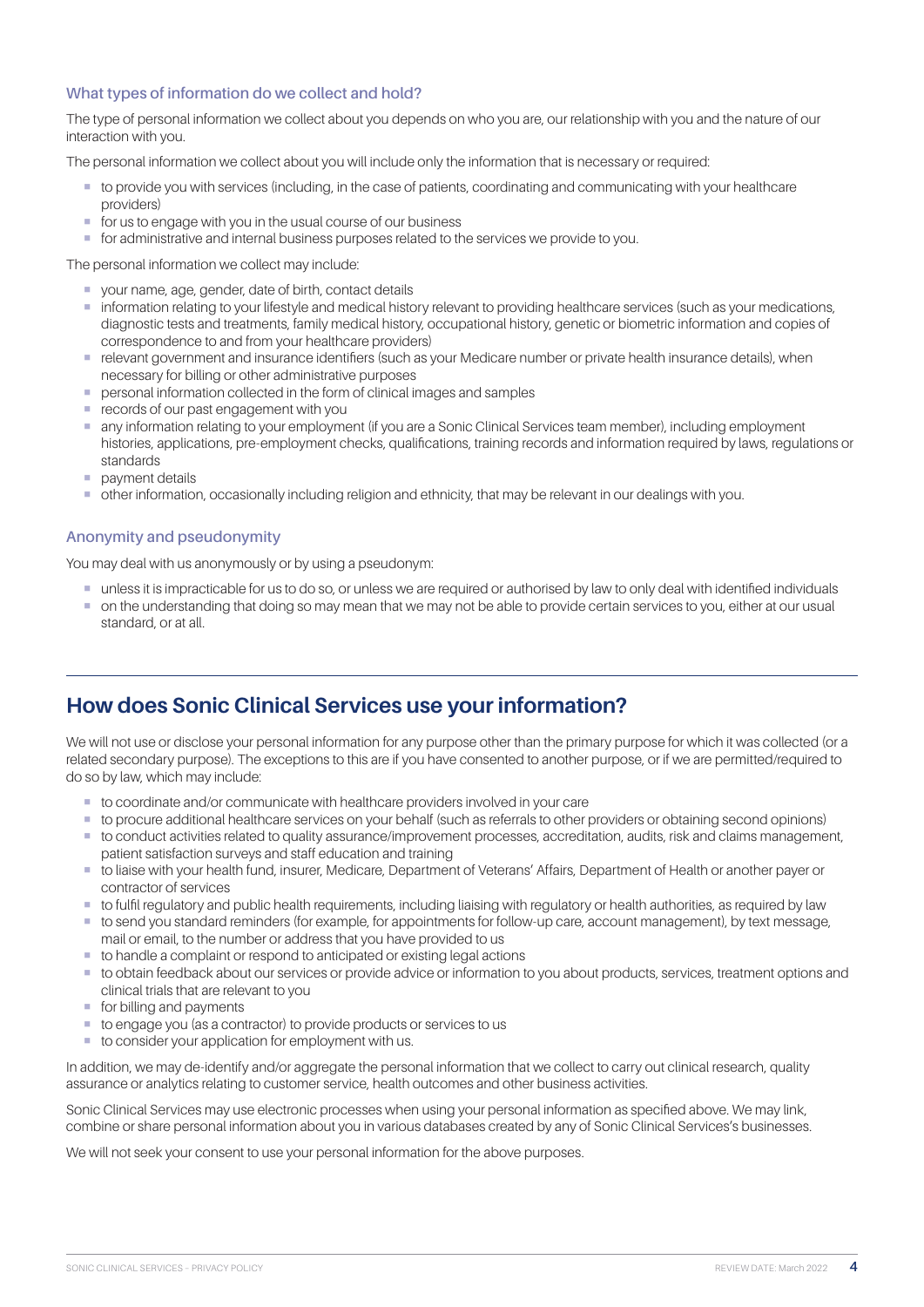## <span id="page-4-0"></span>**Use of personal information for direct marketing**

We may use your personal information for marketing that is directly related to our services, in compliance with applicable laws, such as the Privacy Act 1988 (Cth) and Spam Act 2003 (Cth). We may engage third parties, under contract, to provide marketing services on our behalf.

You may advise us that you do not wish to receive direct marketing from us at any time by contacting us or by using the opt-out facilities provided in our client registration processes, informed consent procedures and the marketing communications you receive.

## **Disclosure of personal information to third parties**

When providing services to you or otherwise engaging with you, we may disclose your personal information to trusted third parties, including:

- ¡ healthcare service providers or other relevant parties involved in your care or requesting services on your behalf (including to obtain second opinions or make referrals, on your behalf, for specialist medical services)
- ¡ registries, statutory bodies and other third parties where requested to do so by you or as required by law (such as national cancer registries)
- ¡ approved and trusted contractors engaged in providing professional services (such as debt collection, information and communication technology providers, specialist clinical services).

Where we outsource any of our services or hire contractors to perform professional services, we will require them, under contract, to comply with the Privacy Act, or other relevant privacy legislation and, where applicable, our Privacy Policy.

We may use electronic processes to disclose your personal information as specified above, where available or relevant. Where we use document automation technologies to disclose your personal information (such as to generate appointment bookings, referrals, results or e-scripts), we will only disclose your information to the extent reasonably necessary and only for the purposes specified above.

We will not seek your additional consent to disclose your personal information for the purposes described above.

### **My Health Record**

If you choose to participate in the My Health Record program operated by the Commonwealth Department of Health, we may access the personal information it contains. We may also disclose your personal information by uploading your health information electronically to the My Health Record system if requested to do so.

If you do not want us to access personal information stored in your My Health Record or upload health information to it, you may opt out or choose to modify access controls within the My Health Record system.

#### **Cross-border disclosure**

We may enter into arrangements with other related entities or third parties outside of Australia to store, access or use data we collect, including personal information, in order to provide services to us (such as data processing, analysis, interpretation or the performance of specialised tests). In such cases, we will take reasonable steps to ensure that the third parties do not breach the APPs, including by requiring that the third party has information security measures and information handling practices in place that are of an acceptable standard and approved by us.

The countries in which the recipients are likely to be located include, but are not limited to, those countries where the Sonic Clinical Services group operates (New Zealand, USA, UK, Germany, Switzerland and Belgium).

## **Website**

When you use our website(s), we do not identify you as an individual user and do not collect personal information about you, unless you specifically provide this to us.

Our website(s) may use cookies that allow us to gather anonymised statistics relating to the management of our website(s). These analytics may include, but are not limited to, your internet service provider (ISP), domain name, browser type and the pages you visit.

Our website(s) and our email communications may contain links to third-party websites. We do not control third-party websites or any of their content and if you visit these websites, they will be governed by their own terms of use (including privacy policies). You should satisfy yourself of the personal information handling policies of third-party website operators.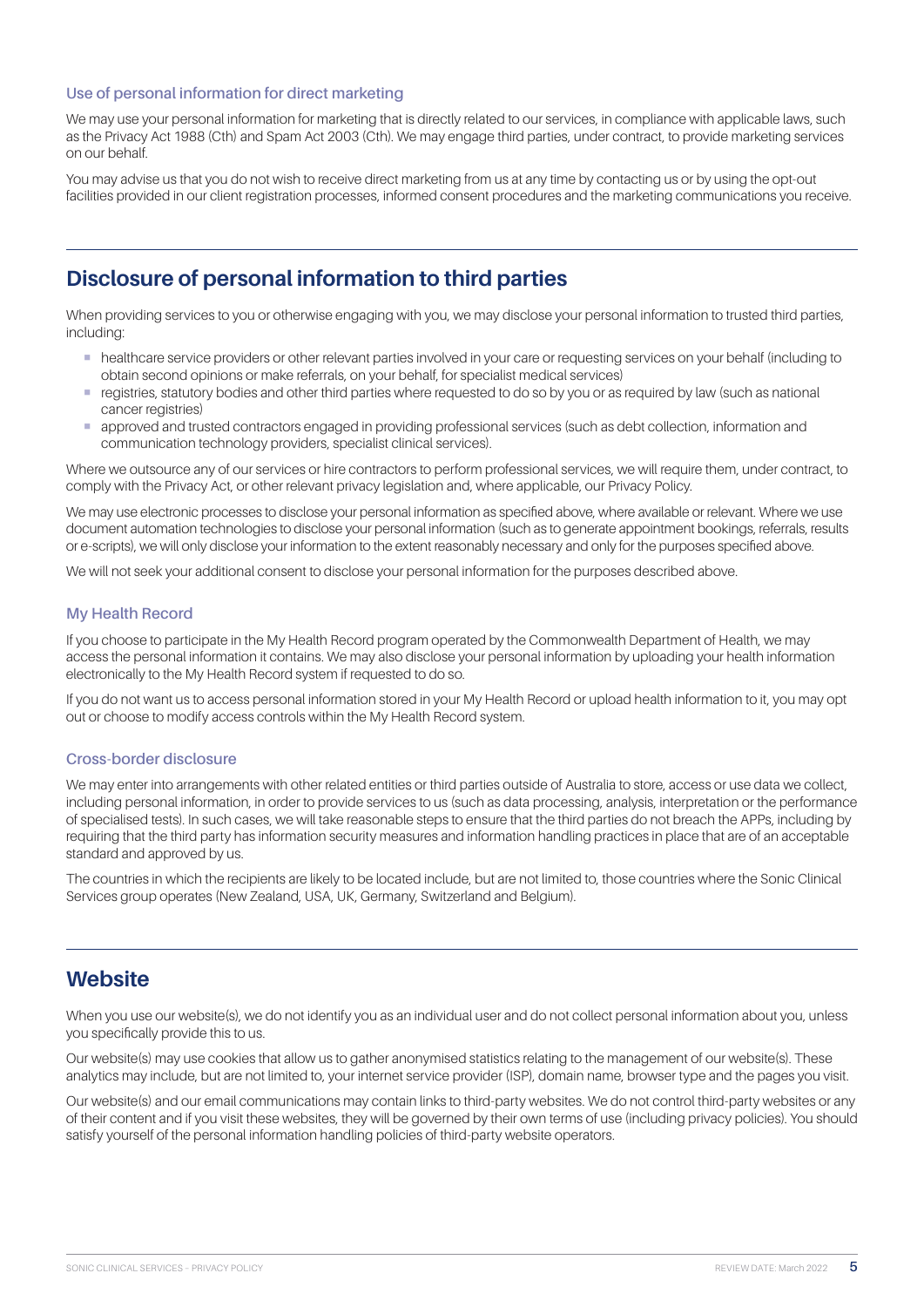## <span id="page-5-0"></span>**Protecting your personal information**

We take the protection of your personal information seriously and take all reasonable steps to ensure the information that we collect, use and disclose is accurate, secure and protected from misuse and loss and from unauthorised access, modification or disclosure.

### **Accuracy**

We will take reasonable steps to ensure that the personal information we collect, use or disclose is accurate, complete and current. To assist us, please ensure that the information you provide to us is accurate, up-to-date and complete, and let us know when your personal information changes.

### **Security**

We will take all reasonable steps to protect your personal information from misuse, interference, loss, unauthorised access, modification or disclosure. We use technologies and processes including, but not limited to, access controls, network firewalls, encryption and physical security measures to protect your privacy. We regularly review our information security processes to ensure they continue to offer an appropriate level of protection for your information.

### **Retention**

When we no longer need your personal information for the purposes described in the Policy, and we are not required to retain it under relevant accreditation standards or law, we will destroy or permanently de-identify it.

#### **Notification**

If we become aware that unauthorised access or disclosure of your information has occurred and there is a likely risk of serious harm associated with that unauthorised access or disclosure, we will notify you promptly and provide you with a recommended course of action where necessary.

## **Access to, and correction of, your personal information**

#### **Access**

You have the right to request access to the personal information about you which we hold.

We will provide you with access to your information, unless there is a reason under the Privacy Act or other relevant law to refuse or limit such access, such as if we reasonably believe that giving access would pose a serious threat to the life, health or safety of any individual, or to public health or public safety; or giving access would have an unreasonable impact on the privacy of other individuals.

You may request access to the personal information we hold about you by contacting our Privacy Officer (see below).

To protect your privacy, we will need you to verify your identity before providing access to your information. We may recover reasonable costs associated with supplying this information to you.

In the specific case of obtaining access to your pathology or radiology results, the preferred method is in consultation with your treating practitioner so that complex clinical information can be explained to you within the context of your individual circumstances.

### **Correcting your personal information**

You have the right to request an amendment to the information we hold, should you believe it to be inaccurate.

If we are satisfied that any part of the information we hold about you is inaccurate, incomplete, out of date, misleading or irrelevant, having regard for the purpose for which it is held, we will take reasonable steps to amend that information.

If we do not agree to change your personal information in accordance with your request, we will permit you to make a statement of the requested changes and we will enclose this with your personal information.

Should you wish to request changes to your personal information held by us, you can ask for our Privacy Officer (see below), who can give you more detailed information about our correction procedure.